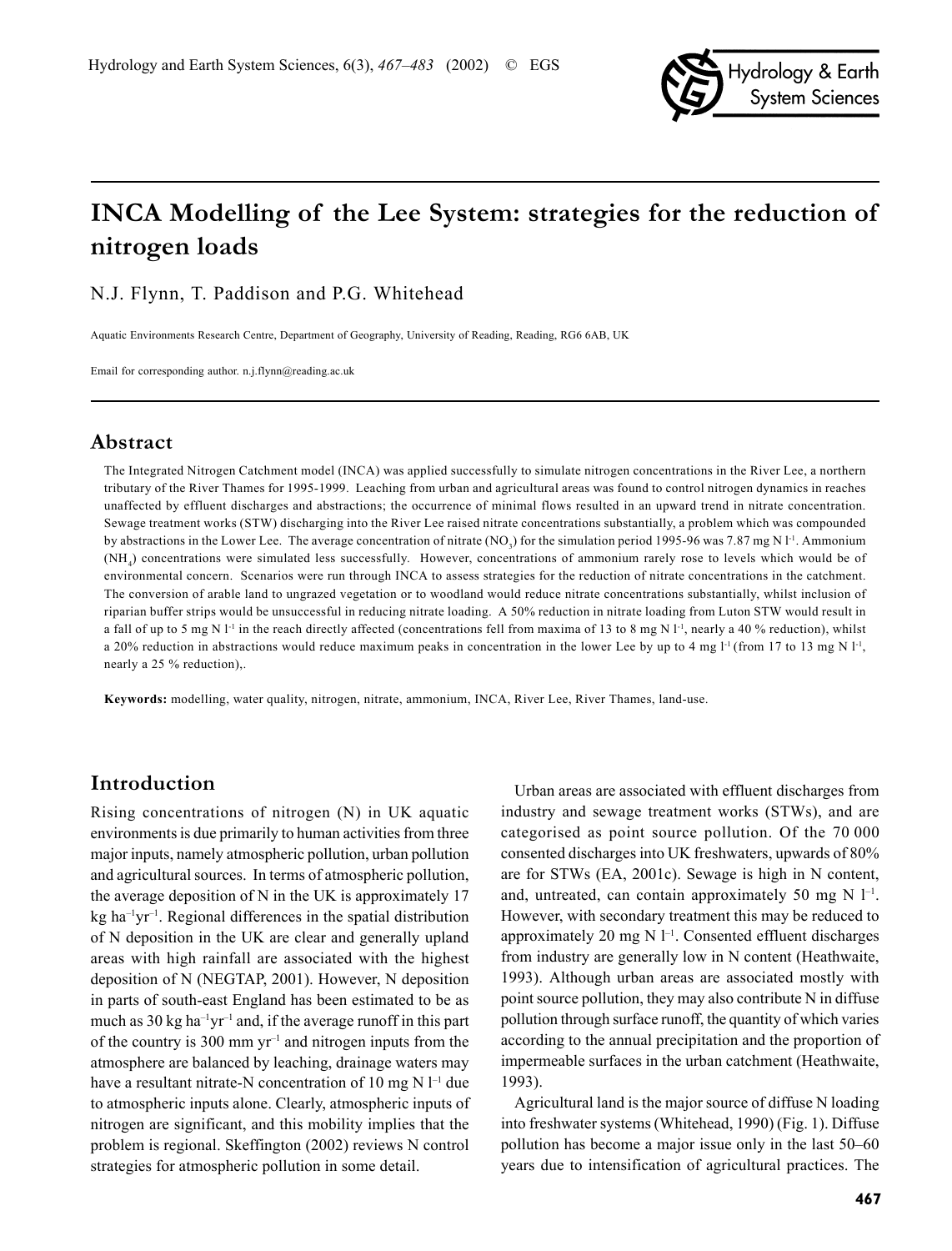

Fig. 1*. Sources and transport pathways of diffuse N pollution in agricutlural catchments (adapted from Prior, 1998)*

second half of the twentieth century saw heavy subsidies for farming and the extensive use of inorganic fertilisers which, while vastly increasing food production, put an unsustainable strain on the environment (Johnes *et al.*, 1996). For economic reasons, it is often the case that the best farming practices (in environmental terms) are not used. In addition to the increased use of fertilisers for crop production, artificial feeds allowed large increases in livestock numbers. Numbers of sheep and poultry doubled and pig numbers trebled during 1950–1980 (Heathwaite, 1993) which has increased the quantity of urea and manure deposited and thus N loads on the land. Some significant agricultural point sources also exist, such as manure and silage heaps and intensive animal rearing units.

In a pristine river, the average concentration of nitrogen (N) will be minimal (nitrate  $\sim 0.1$  mg N l<sup>-1</sup>; ammonium  $\sim$ 0.015 mg N l<sup>-1</sup>). However, Global Environmental Monitoring System's (GEMS) stations show that European rivers have been polluted to such an extent that a nitrate concentration of 4.5 mg N  $l^{-1}$  is the norm, while 10% of rivers lie within a range of  $9-25$  mg N  $1^{-1}$ . This compares unfavourably with the maximum acceptable concentration (MAC) of 11.3 mg nitrate-N  $l^{-1}$  allowed for water abstractions by the European Community (Heathwaite *et al.*, 1993). Furthermore, although N is essential for plant growth, additions of N into aquatic systems can create significant environmental problems.

The modelling of N in freshwater systems and their catchments is particularly worthwhile in catchments where problems exist or may arise. Of the many models designed to simulate various aspects of N dynamics in the environment, few meet a need to track N inputs through the

catchment to the river or to address the spatial heterogeneity of the catchment (Whitehead *et al.*, 1998; Wade *et al*., 2002). The development of **INCA** – **I**ntegrated **N**itrogen **Ca**tchment model, has gone some way to satisfying such a need, and has been applied here to the River Lee, a northern tributary of the River Thames.

The River Lee supplies one sixth of London's drinking water requirements, and provides a treasured recreational resource for the capital in the form of the Lee Valley Regional Park. The River Lee safeguards important aquatic habitats, including several Sites of Special Scientific Interest (SSSI) (Reid, 1995; EA, 2001a, b), but has a history of poor water quality. Local Environment Agency Plans (LEAP) for both the Upper and Lower Lee express concern over N loading (the River Lee was designated as a Eutrophic Sensitive Area in 1998). Diffuse pollutions from both urban runoff and agricultural land are identified as significant sources, while effluent discharges from STWs at times of low flow in summer are also a problem (EA, 2001a, b).

In this paper, the INCA model has been used to examine the N dynamics in the River Lee to improve understanding of the sources of N in the Lee catchment, and of the spatial and temporal variations in nitrate and ammonium along its length. In addition, INCA has investigated strategies of land use and management practices for managing N in this catchment.

### **The River Lee catchment**

The River Lee, 85.2 km from its source in Luton to its confluence with the Thames in London, drains a catchment area of  $1420 \text{ km}^2$  (Fig. 2) (EA, 1997), has been used as a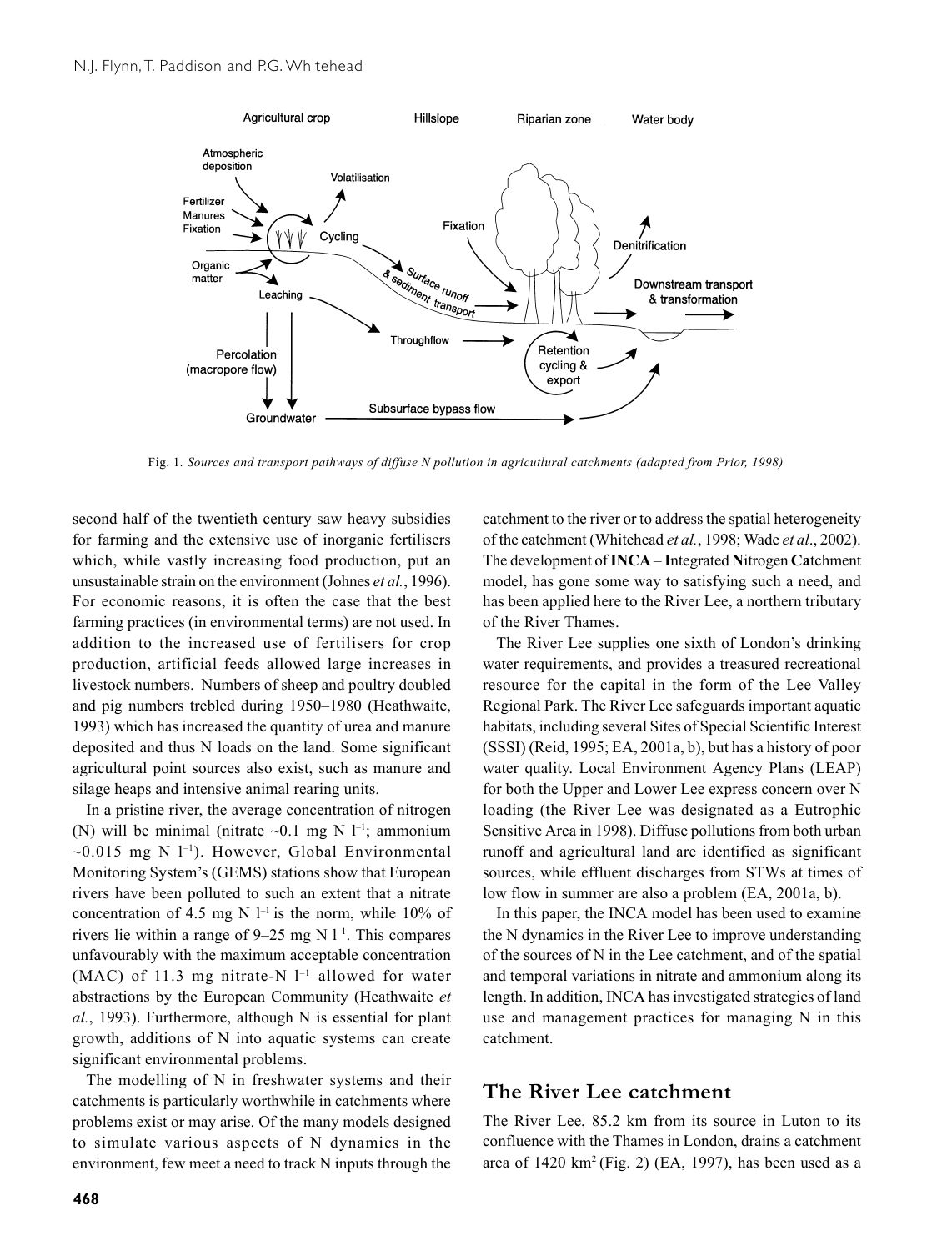

Fig. 2. *River Lee atachment area (source Environment Agency, 1997)*

navigable river for over 900 years and has undergone many engineering works in that time (RUST, 1995). The Lower Lee is now a complicated system which consists of the Lee Navigation, a Flood Relief Channel, several small tributaries, wetlands and reservoirs. Underlying the Cretaceous catchment area is a Chalk aquifer which outcrops in the Chiltern Hills in the north-western extremity of the catchment. The Chalk in the south of the catchment is overlain by Tertiary sands and London clay and is up to 70 m deep in places; it has been a significant source of London's water supply for many centuries (Flavin and Joseph, 1983; Halcrow Water, 1995; O'Shea and Sage, 1999).

Industrial and residential developments along the River Lee's course are abundant, and over 2 million people live in the catchment area (EA, 1997, 2001b). Those areas of the catchment that are not urbanised are generally utilised for intensive agriculture. Consequently, the River Lee suffers pollution from both point sources (i.e. effluent discharges), and diffuse sources (i.e. agricultural land and urban runoff) (Halcrow Water, 1999; EA, 2001a, b). The sizeable populace and the catchment's proximity to London means that the River Lee is a valuable water resource; however, demand can be such that water abstraction from surface and groundwater sources can cause variable flows resulting in additional environmental problems (EA, 2001a). Sections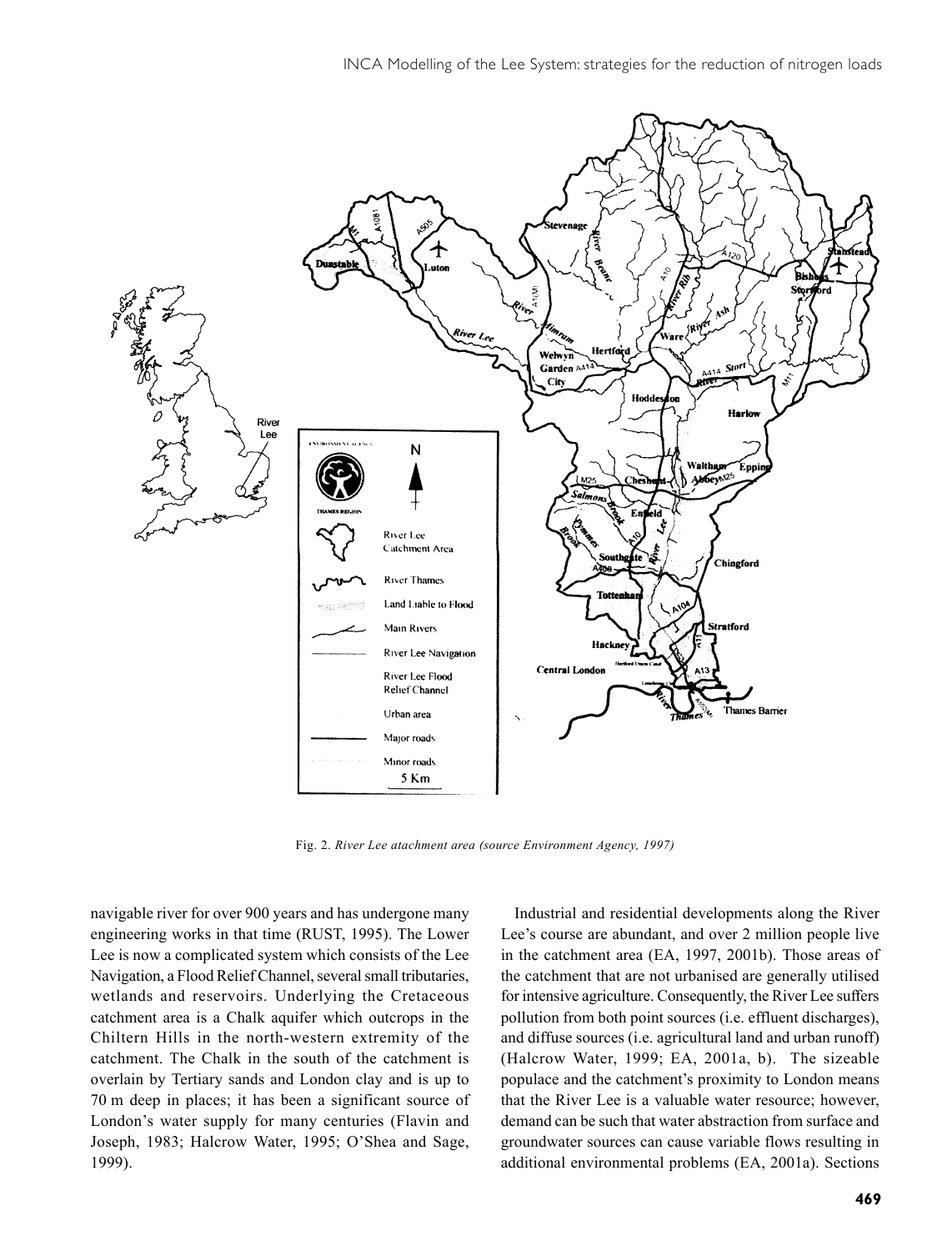of the River Lee are valuable conservation areas, with several sites having the status of Site of Special Scientific Interest (SSSI).

## **The INCA model**

Modelling N in the environment is essential to assess how changes in atmospheric deposition, land use, land management and climate will affect N dynamics. Many models consider various aspects of N in the environment. Physically based models such as QUASAR (Whitehead *et al*., 1997; Whitehead and Williams, 1984) represent physical, chemical and biological transformations of N and are generally applied to river systems. On the other hand, empirical models (e.g. export coefficient model; Johnes, 1996) use statistical correspondence or simple coefficients to simulate N loading into aquatic systems. However, while the empirical approaches may be successful in estimating annual and seasonal N loads, they are not process-based and are therefore unable to predict daily variations in river N concentrations.

INCA, a processed based model, integrates catchment and river processes by tracking N inputs through the catchment soils to the river; it is semi-distributed and, thus, takes some account of spatial variations in land use, vegetation and hydrology. INCA is also dynamic and so allows daily variations in flow, N fluxes and N concentrations to be examined (Whitehead *et al.*, 1998; Collins *et al.*, 1999; Wade *et al.*, 2002).

The INCA model incorporates several different model components to simulate the N dynamics of catchment and river:

- Nitrogen Input Model: Calculates the total N inputs from all sources (e.g. atmosphere and fertilisers) to each subcatchment; these are then scaled according to the land use. The separation of N forms and sources allows the effects of changing inputs to be assessed.
- Hydrological Model:

uses hydrologically effective rainfall (HER) to drive the water transfers and N fluxes through the catchment system;

simulates the effect of changes in land use on flow using a simple two box reservoir approach - the reactive soil zone and groundwater zone (see page 303);

calculates the mass balance of flow through multiple reaches by which the river system is divided.

Catchment Nitrogen Process Model: Simulates the transformations of N in soil and groundwater by



Fig. 3. *Instream inputs and processes incorporated within INCA (source: Wade* et al*, 2001)*

modelling plant uptake, nitrification, denitrification, mineralisation and immobilisation in sub-catchments using parameter sets which are derived for each land class. This part of the model is driven by the output from the Nitrogen Input Model.

River Nitrogen Process Model: Simulates dilution, inriver transformations, and losses such as nitrification and denitrification of the ammonium-N and nitrate-N inputs derived from the Catchment Nitrogen Process Model, as well as sewage effluent discharges (Fig. 3).

A more detailed explanation of the model components and the equations used to drive the simulation can be found in Whitehead *et al.* (1998) and Wade *et al*. (2002).

## **Application of INCA to the River Lee system**

### REACH STRUCTURE AND LAND CLASS PERCENTAGES

The River Lee was divided into 11 reaches chosen on the basis of factors such as the location of water quality sampling sites, discharge gauging stations, effluent inputs, confluence points and changes in land use. A schematic diagram of the reach boundary structure is shown in Fig. 4. Only those Environment Agency (EA) sites that sample for both ammonium and nitrate have been included; several others exist which sample only for ammonium. The lowest catchment boundary is approximately 8 km short of the confluence with the River Thames; beyond this point, the River Lee is tidal and so beyond the scope of modelling accurately with INCA. Each reach drains a sub-catchment, delimited by the Centre of Ecology and Hydrology using algorithms of Digital Terrain Mapping (DTM).

The proportion of land use in each catchment is derived using Geographical Information Systems (GIS) from the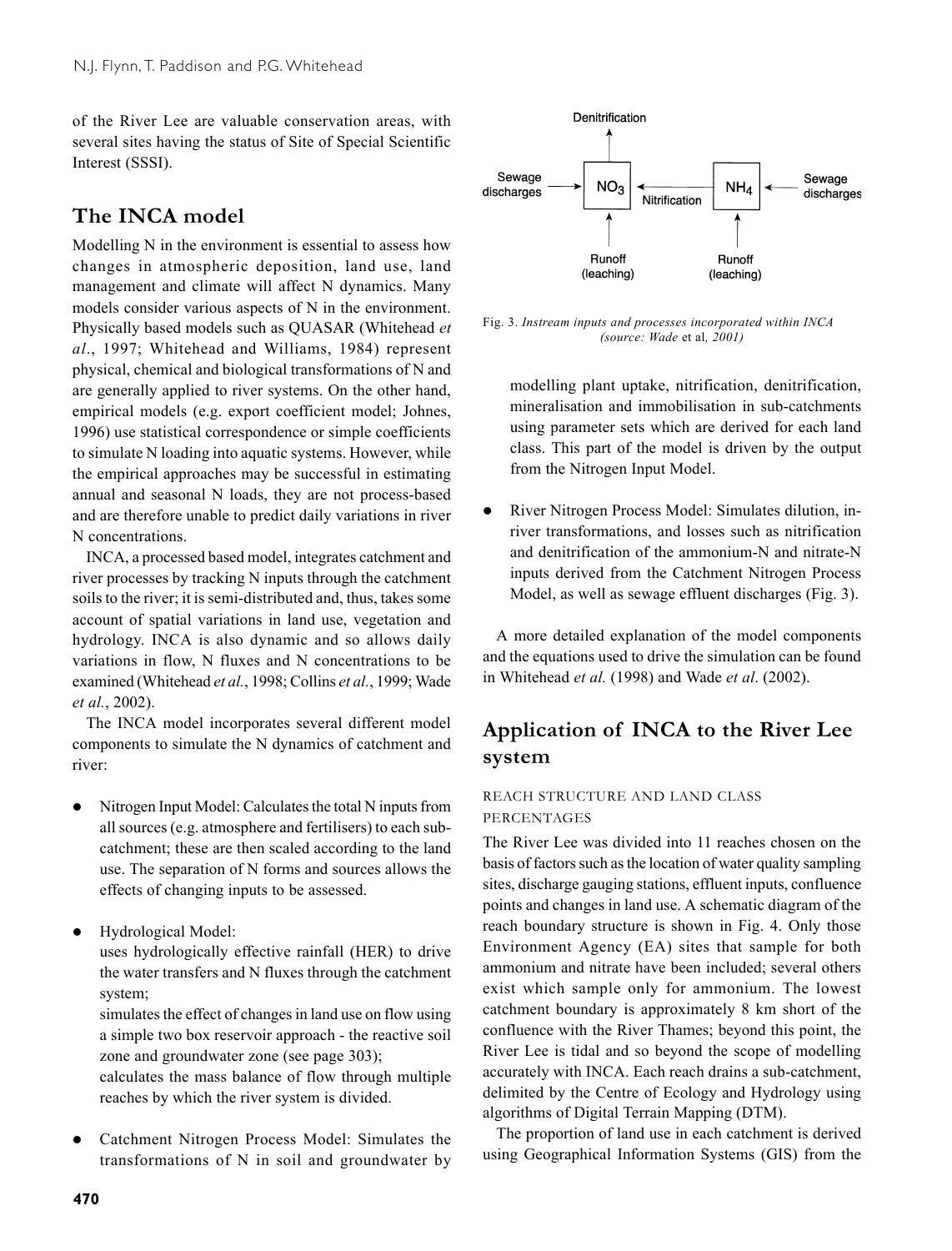

Fig. 4*. Schematic diagram of the River Lee boundary structure. CEH – Centre for Ecology and Hydrology; EA – Environment Agency.*

ITE Land Cover Map of Great Britain. INCA uses six land classes which have been derived from a simplification of the original 18 land classes for the ITE land cover map. These are forest, short vegetation fertilised and grazed (SVgFG), short vegetation grazed but not fertilised (SVgGNF), short vegetation fertilised (SVgF), arable and urban. Table 1 shows the length of each reach and the corresponding area of the sub-catchment with land use proportions. The sub-catchments at the beginning and end of the River Lee are clearly dominated by urbanisation; however, arable and SVgGNF land classes are more prevalent elsewhere in the catchment.

#### NITROGEN DEPOSITION, RIVER DATA, BASE FLOW INDEX AND TIME SERIES DATA

Atmospheric deposition of wet and dry nitrate and ammonium is derived from the MATADOR-N model. GIS is then used to calculate the amount of deposition in each sub-catchment (Table 2). Dry nitrate deposition accounts for the greatest quantity of total N deposition in the River Lee catchment area.

INCA requires *a* and *b* parameters determined from the velocity–flow relationship  $(V = aQ^b)$ . To estimate the residence time within each reach (Wade *et al.*, 2001). The relationship may be determined from tracer experiments on tables of velocity – flow information available from the EA. The velocity-flow relationship used for the entire river system was  $V = 0.06 Q^{0.64}$ . INCA can include effluent discharges and water abstractions within each reach. Data pertaining to STW effluent discharges, obtained from the EA, are shown in Table 3. Surface water abstractions from the Lee are over 200 million  $m^3$  yr<sup>-1</sup> (approx. 6.3  $m^3$  s<sup>-1</sup>). They include abstractions near Ware to supply the New River, and abstractions from Enfield and Chingford for public water supply.

The base flow index (BFI) governs the transfer of water from the soil reactive zone to the groundwater zone (Whitehead *et al.*, 1998). BFI data for the River Lee were obtained from the Institute of Hydrology Register and Statistics Yearbook (1991-95) for each gauging station (Table 4).

The time series data of hydrologically effective rainfall (HER), actual precipitation, soil moisture deficit (SMD) and temperature are used to drive the water transfers and N fluxes through the catchment system and provide essential information for the modelling of N transformations. The data were obtained from ADAS and use the MORECS soil moisture and evaporation accounting model to convert actual precipitation into HER and produce a daily time series of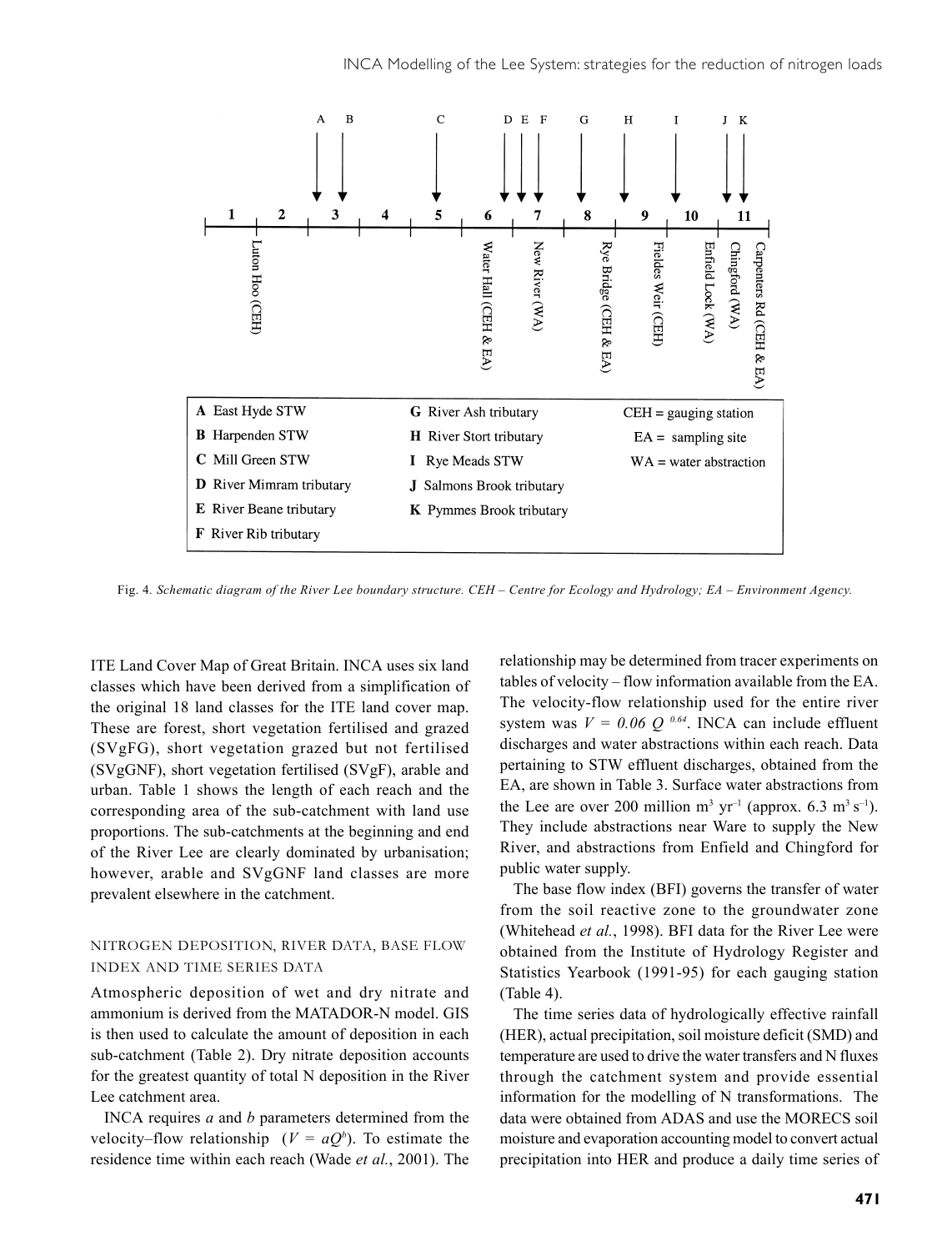| Reach no.    | Reach Length<br>(m) | Sub-catchment<br>Area $(km^2)$ | Forest<br>(%) | SVgFG<br>(%) | <b>SVgGNF</b><br>(%) | SVgF<br>(%) | Arable<br>(%)  | Urban<br>(%) |
|--------------|---------------------|--------------------------------|---------------|--------------|----------------------|-------------|----------------|--------------|
| 1            | 8000                | 61                             | $\theta$      | $\theta$     | 2                    | 3           | 30             | 66           |
| 2            | 3500                | 12                             | 8             | $\theta$     | 25                   | $\theta$    | 33             | 33           |
| $\mathbf{3}$ | 6750                | 14                             | 0             | $\theta$     | 29                   | $\theta$    | 57             | 14           |
| 4            | 6000                | 18                             | 6             | $\theta$     | 22                   | $\theta$    | 67             | 6            |
| 5            | 5000                | 21                             | 14            | $\theta$     | 29                   | $\theta$    | 29             | 29           |
| 6            | 10250               | 192                            |               | $\theta$     | 23                   | $\theta$    | 65             | 8            |
| 7            | 3500                | 329                            |               | 0            | 9                    | $\theta$    | 82             |              |
| 8            | 6750                | 109                            | 0             | $\Omega$     | 8                    | $\Omega$    | 87             |              |
| 9            | 1000                | 284                            |               | $\theta$     | 9                    | $\theta$    | 81             |              |
| 10           | 16500               | 176                            | 13            | $\Omega$     | 35                   |             | 34             | 18           |
| 11           | 13500               | 173                            | 5             | $\theta$     | 8                    |             | $\overline{2}$ | 85           |

*Table 1*. Reach, length, sub-catchment area and land class percentage

SMD. However, MORECS has a tendency to over-estimate SMD and consequently under-estimate HER, which can create generalised flows in which many significant peaks in flow are not simulated (Limbrick *et al.*, 2000; Limbrick, 2002). These peaks in flow have a dilution effect which alters the N concentrations in the simulation. This was found with the data produced for the River Lee catchment, as HER for the years 1996–97 was exceptionally low. However, other means of determining a HER time series are available whereby the ratio between average annual runoff in the catchment and actual yearly precipitation is multiplied by the actual precipitation to calculate an approximation to HER. One of the drawbacks of this method is that seasonal variations in evapotranspiration are not taken into account, possibly resulting in over-estimations of HER in summer and under-estimations in winter. Initial observations also showed that simulated flows between peaks in the hydrograph were significantly above those actually observed. Consequently although MORECS HER data were used, values of HER produced by the ratio method were included where significant peaks in flow were missed.

## **Model calibration and validation**

Process based models such as INCA need to be calibrated against observations if they are to be used as scientific and management tools. This was undertaken in a 'trial and error' fitting procedure whereby the various parameters in the model have to be adjusted within viable limits until the best possible simulation was produced (Wade and Whitehead, 2001). For the Lee catchment, the INCA model was calibrated against daily discharge data from EA gauging stations and against nitrate and ammonium concentration

*Table 2.* Wet and dry deposition rates of nitrate and ammonium (kg N ha<sup>-1</sup>  $y$ <sup>-1</sup>)

| Reach no. |      | $NO$ , dry $NO$ , wet $NH$ <sub>4</sub> dry |      | $NH4$ wet |
|-----------|------|---------------------------------------------|------|-----------|
| 1         | 11.4 | 2.58                                        | 1.46 | 4.43      |
| 2         | 10.6 | 2.75                                        | 1.39 | 4.60      |
| 3         | 9.49 | 2.88                                        | 1.04 | 4.71      |
| 4         | 10.8 | 2.62                                        | 0.79 | 4.51      |
| 5         | 15.0 | 2.42                                        | 1.07 | 4.35      |
| 6         | 10.2 | 2.52                                        | 0.76 | 4.42      |
| 7         | 9.08 | 2.33                                        | 0.60 | 4.36      |
| 8         | 9.87 | 2.49                                        | 0.53 | 4.03      |
| 9         | 10.3 | 2.51                                        | 0.61 | 3.90      |
| 10        | 13.9 | 2.42                                        | 1.01 | 4.22      |
| 11        | 23.6 | 2.33                                        | 1.67 | 4.42      |
|           |      |                                             |      |           |

*Table 3*. Effluent discharges into the River Lee

| Name                            |   | Reach no. Discharge Discharge<br>$m^3$ day <sup>-1</sup> | $m^3s^{-1}$ |
|---------------------------------|---|----------------------------------------------------------|-------------|
| Luton (East Hyde)<br><b>STW</b> | 3 | 130,000                                                  | 1.50        |
| Harpenden STW                   | 3 | 24,000                                                   | 0.28        |
| Mill Green STW                  | 5 | 12,000                                                   | 0.14        |
| Rye Meads STW                   | 9 | 330,000                                                  | 3.80        |

data from the routine water quality monitoring programme of the EA. Two years' continuous data (1995–96) were used to give a clearer picture of the trends of N concentrations.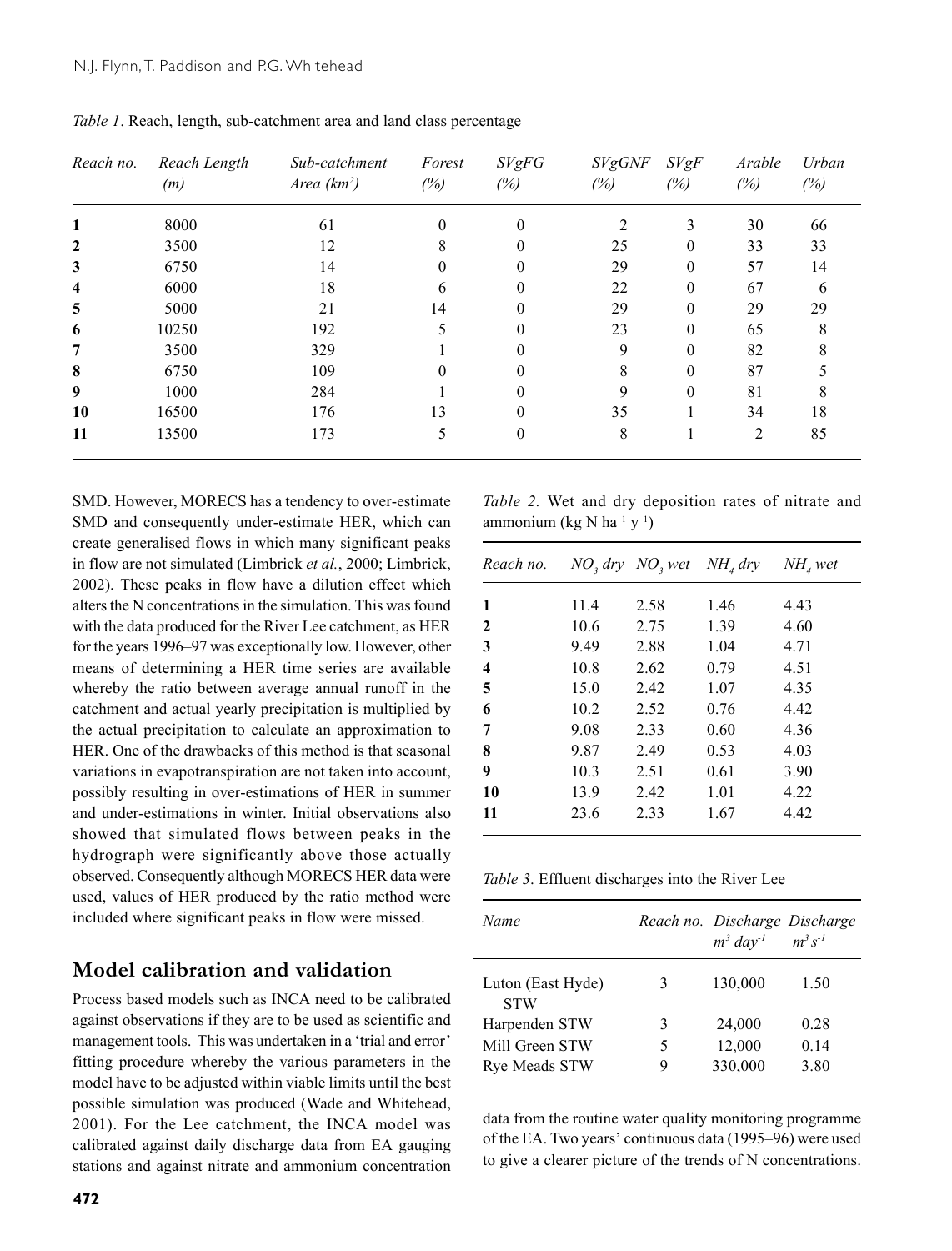| Gauging Station (no.) | Reach no. | RFT. |
|-----------------------|-----------|------|
| Luton Hoo $(38013)$   | 1         | 0.62 |
| Water Hall (38018)    | 6         | 0.81 |
| Rye Bridge (38031)    | 8         |      |
| Fieldes Weir (38001)  | Q         | 0.57 |
| Lee Bridge $(38032)$  | 11        | 0.46 |

*Table 4*. Base Flow Index (BFI) for the River Lee

Although ammonium concentrations were recorded in the majority of reaches, nitrate data were restricted to reaches in the lower half of the Lee.

In the lower reaches of the Lee, difficulties were incurred in simulating the volume of flow. At times, simulated flow was higher than that observed, perhaps because of water abstractions. Initially, abstractions were based on the mean abstraction calculated from the consented annual abstractions. However, zero flow was obtained at one point during the simulation; therefore the abstraction rate was reduced so that flow was always maintained in the simulation. Furthermore, the abstraction rate may rise above the mean during peak flows so that not enough water is removed at times of substantial peak flows. However, the rising and falling limbs were matched closely to observed flows. Land and river phase process parameters were calibrated successfully for the simulation of nitrate

concentrations. The initial conditions and the upward and downward trends in nitrate concentrations were simulated and fell within the absolute limits of the field data (Fig. 5). Ammonium concentrations were simulated less successfully but generally remained within the absolute limits of the observations.

To ensure the success of the simulation in representing the modelled river, its reliability must be examined against its ability to simulate water quality from data for a time period different from that used in the calibration procedure (i.e. validation). The same process parameters were used in conjunction with time series data from 1998–99, and compared for reliability against observations for those years. Although the fit was not quite so good, the changes in concentration dynamics still followed the trends of the field data. Discrepancies occurred within the flow simulation (whereby too much flow was generally simulated) and these are probably related to changes in abstraction rates, or result from the MORECS calculation of HER.

#### SPATIAL VARIATIONS ALONG THE RIVER LEE

The changing concentrations in nitrate and ammonium along the River Lee are shown in Fig. 6. Although this represents just one day in the simulation period, no significant variations in this pattern occur over the two-year period. A summary of nitrate concentrations produced in each reach is provided in Table 5.



Fig. 5*. Reach 7: simulated and observed data (1995–96)*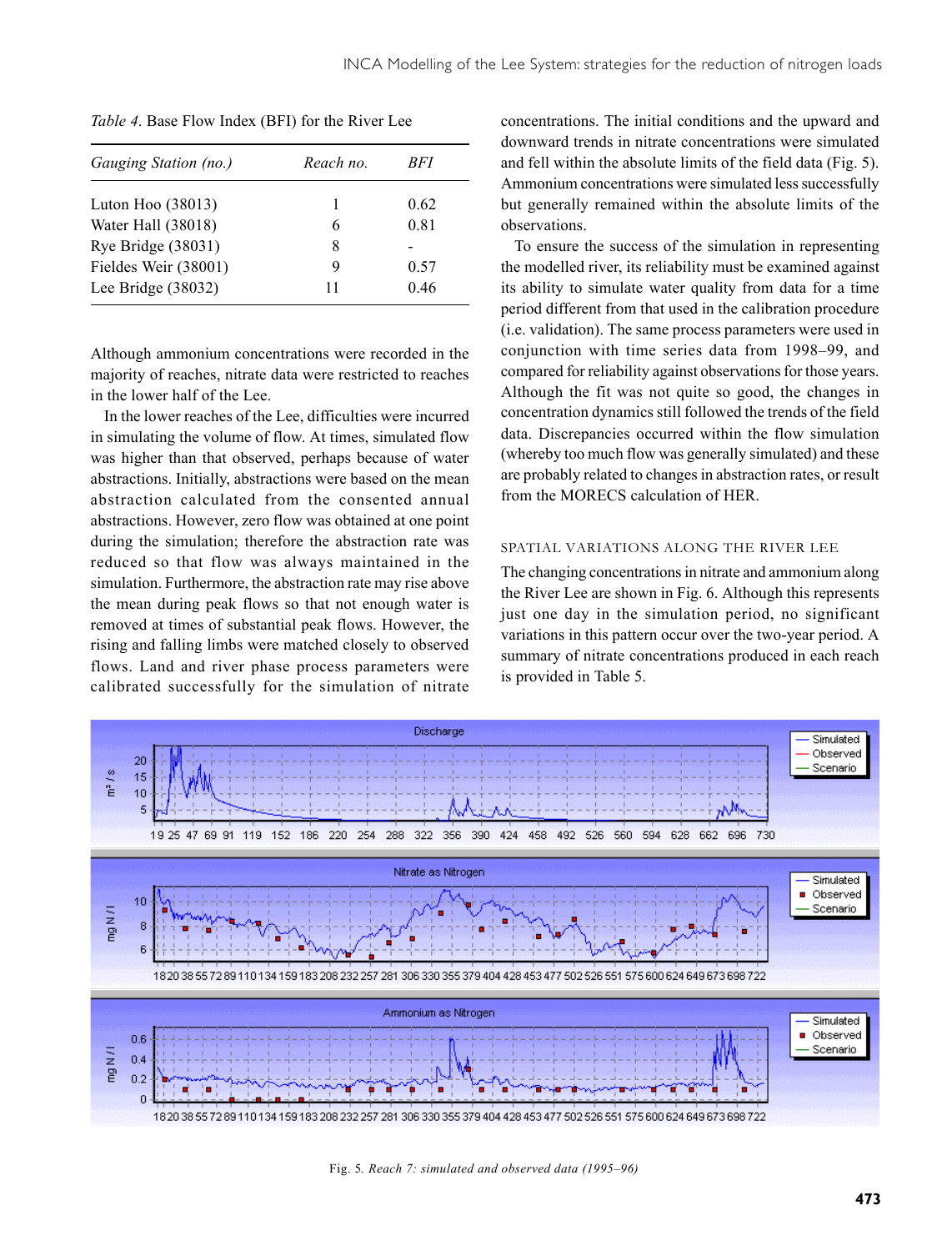

Fig. 6*. Changes in discharge, and concentrations of nitrate-N and ammonium-N along the length of the River Lee (Day 257)*

| Reach no. | Mean | Max. | Min. | Range |
|-----------|------|------|------|-------|
| 1         | 7.40 | 10.6 | 5.04 | 5.55  |
| 2         | 4.87 | 9.26 | 2.30 | 6.96  |
| 3         | 12.1 | 13.9 | 10.0 | 3.87  |
| 4         | 9.58 | 11.8 | 7.03 | 4.75  |
| 5         | 8.46 | 10.7 | 5.79 | 4.91  |
| 6         | 7.78 | 9.73 | 5.63 | 4.10  |
| 7         | 7.97 | 11.1 | 5.22 | 5.84  |
| 8         | 4.40 | 8.76 | 1.60 | 7.16  |
| 9         | 6.98 | 9.41 | 5.11 | 4.30  |
| 10        | 7.05 | 10.8 | 4.79 | 5.98  |
| 11        | 9.99 | 16.8 | 7.50 | 9.31  |

*Table 5.* A reach summary of nitrate concentrations  $(mg N l^{-1})$  in the River Lee

Urbanisation clearly affects the nitrate concentrations in the Lee. Reach 1 and reach 11 demonstrate higher concentrations of nitrate-N than adjacent reaches (Fig. 6). Nitrate concentrations in reach 1 are, on average, 2.5 mg  $N$  l<sup>-1</sup> greater than those simulated in reach 2; similarly, in reach 11, nitrate concentrations are 3 mg N  $l^{-1}$  higher than those in reach 10 (Table 5); these differences are attributable to the urbanisation of the relevant sub-catchments (Table 1). The source of the Lee is in Luton and the first reach is entirely

reach 11 runs through North London boroughs towards the confluence with the River Thames. INCA modelling of the typical annual nitrogen loads by land class in the River Lee catchment area show the urban land class to have the highest nitrate-N leaching of any other land class (approximately 29 kg ha<sup>-1</sup> yr<sup>-1</sup>: Fig. 7). Modelling also indicates that no denitrification of nitrate takes place in urban areas as it moves from the land phase to the river (Fig. 7); the loading of nitrate to these reaches is proportionally much greater than that in other reaches, to the detriment of the water quality. In reach 11, water abstractions may be a contributing factor. The highest mean concentration of nitrate is found in

confined within metropolitan Luton, while the whole of

reach 3 (12.1 mg N  $l^{-1}$ ), substantially higher than in reach 2. This is clearly attributable to effluent discharges from the STWs at Luton and Harpenden. Luton (East Hyde) STW is a particularly large operation dealing with most of the domestic waste from Luton. The STW at Rye Meads discharges a large flow into reach 9, so that nitrate concentrations rise between reach 8 and reach 9. However, the greater volume of water in the Lee at this point ensures that the effect on water quality is less marked than further upstream. Ammonium concentrations follow a similar pattern, although the Hatfield STW, which discharges effluent into reach 5, increases ammonium but not nitrate concentrations.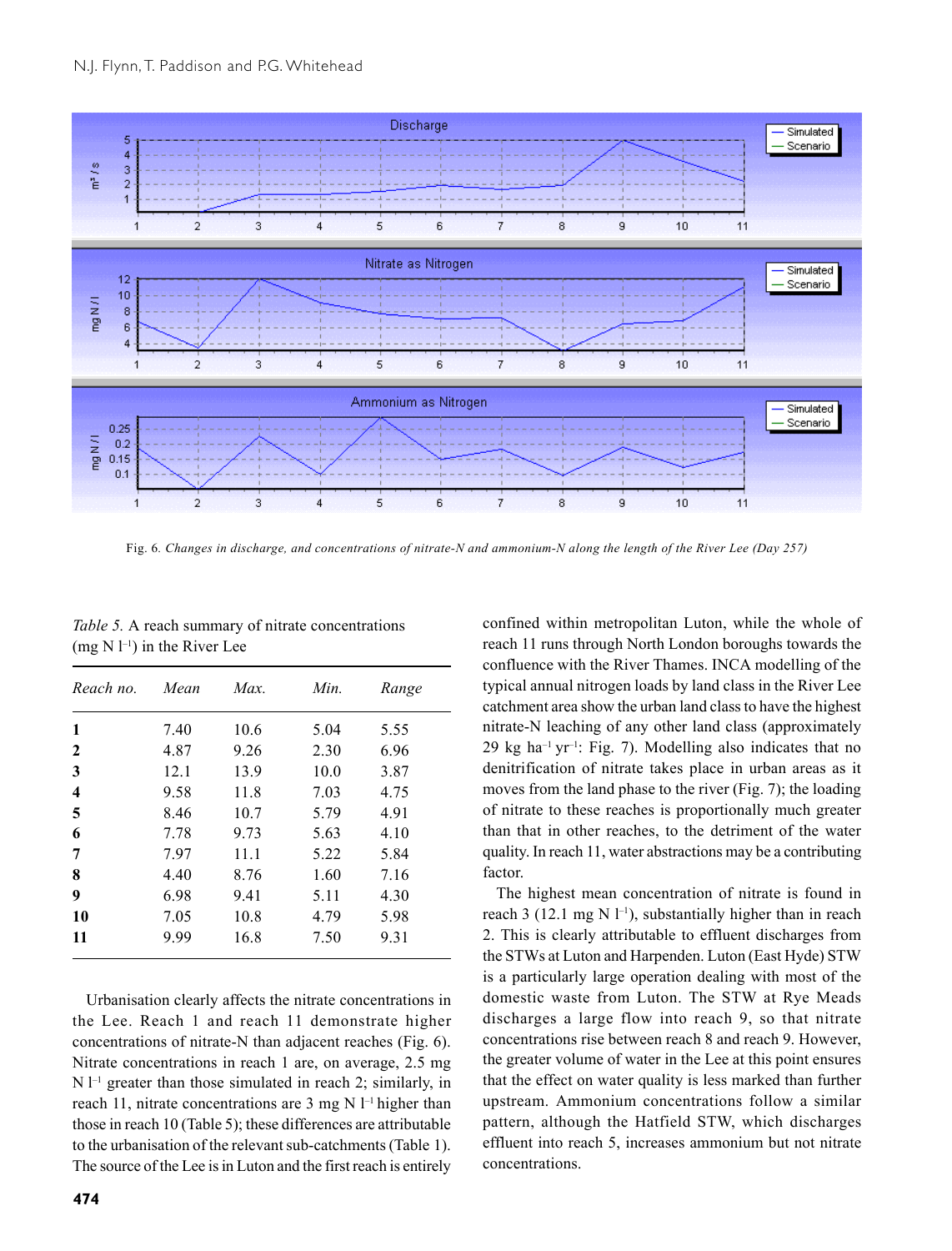

Fig. 7*. Typical annual nitrogen loads by land class in the River Lee catchment area*

Water abstractions reduce the dilution of pollutants. This was apparent from the difference between the simulated concentrations of reach 7 and reach 8, where a sudden decrease in nitrate was inconsistent with the rate at which concentrations had been declining previously. This is most probably due to the abstraction from reach 7 to the New River (to supply London) as there are no significant differences in land use between the two sub-catchments. A similar effect occurs in reach 10 and reach 11, when substantial abstractions reduce river discharge and so amplify nitrate concentrations Ammonium concentrations are less susceptible to this effect and any rise in concentration is minimal.

Figure 8 displays the simulation generated for reach 2, and is a typical representation of the temporal pattern formed by changing N concentrations along the Lee in the absence of effluent discharges. The low flow conditions at the start of the simulation time period are characterised by some of the highest concentrations of the simulated period. In all reaches, concentrations of nitrate were initially  $> 8$  mg  $N$  l<sup>-1</sup>. The concentrations of nitrate remain high and fall and rise to mirror the flow pattern. This is because HER results in the flux of water through the catchment soils which ultimately affects river discharge, whilst N in catchment soils is transported to the river concurrently. Thus, the pattern of nitrate leaching matches the pattern of flow throughout the simulation. When HER ceases, the gradual decline in discharge and leaching results in a fall in nitrate

concentrations as denitrification removes it from the system. Minimum concentrations in all reaches occur around day 211. The nitrate concentrations then increase again although there is no increase in discharge and leaching to mirror the change. This is attributed to the large reduction in the water volume in the Lee resulting in minimal dilution of nitrate. The next HER event then coincides with a rapid increase in nitrate concentration as hydrological responses cause increased leaching and discharge. Thus, as noted previously, the concentration of nitrate begins to mirror the changes in flow. A peak in concentration on day 356 of the simulation matches the magnitude of the peak earlier in the year. A similar pattern is established through 1996 as concentrations fall through the year before rising when drought conditions result in minimal flows, and then increase rapidly with autumnal and winter HER.

The simulation of the ammonium concentrations follows the same hydrological responses. However, higher rates of nitrification in both land and river phases result in more rapid reductions of ammonium. Hence, concentrations are more consistent between peaks and low flows do not result in rising ammonium concentrations (Fig. 8).

N dynamics were affected in those reaches where significant discharges of sewage effluent occur. In reach 3, where large effluent discharges from Luton (East Hyde) STW and from Harpenden STW enter the river, the concentration of nitrate is considerably higher than that in most other reaches as the discharge from the STWs accounts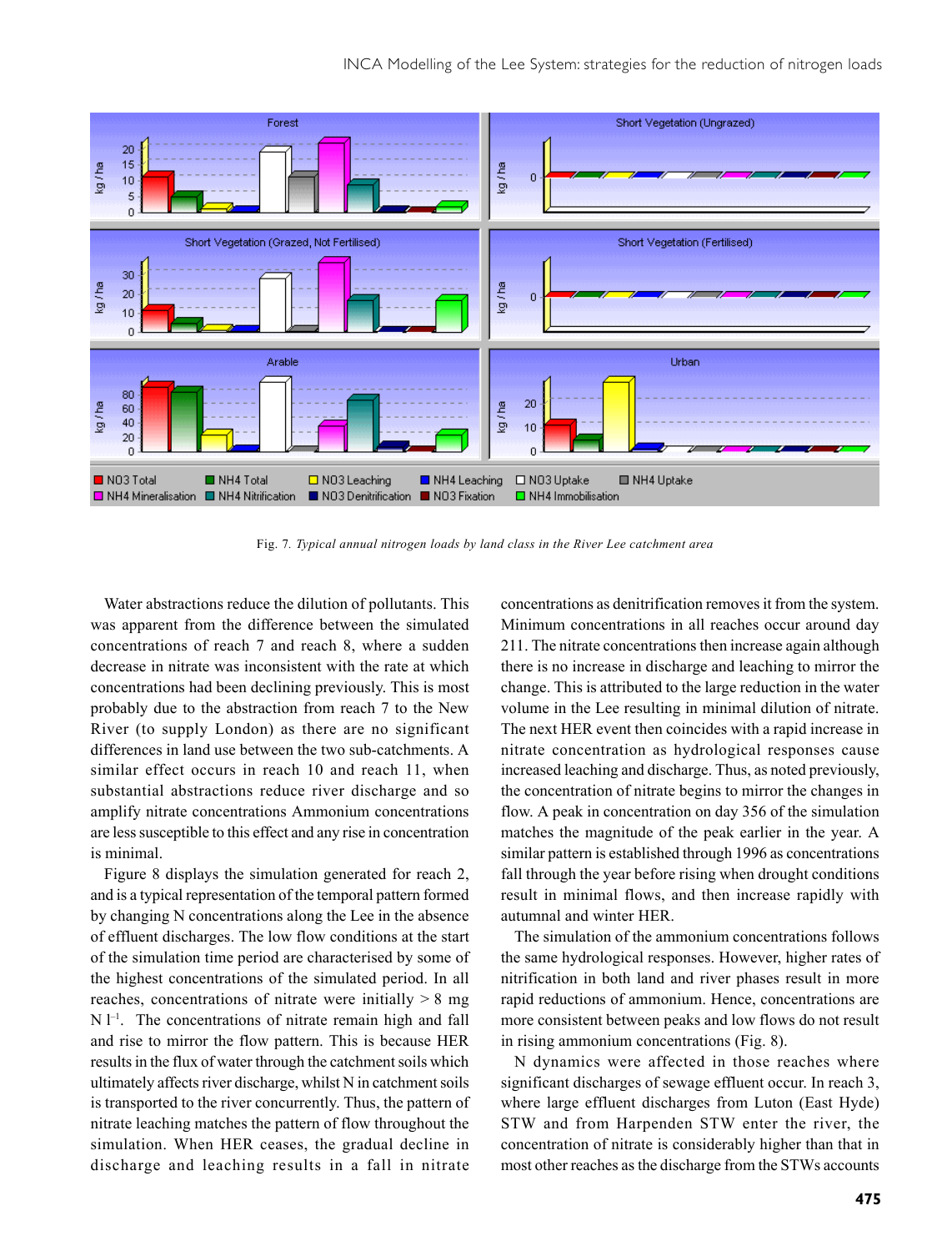

Fig. 8. *Temporal nitrogen dynamics in the River Lee (reach 2: 1995–96)*

for a significant proportion of river flow. However, the nitrate concentration falls rapidly when flow in the river increases, which contrasts with other reaches. The water entering the reach from upstream, and the water draining into the reach from the sub-catchment, have a significantly lower nitrate concentration; this dilutes the effluent discharge at peak flows. Similarly, concentrations rapidly fall at the peaks in river discharge in the latter parts of 1995 and 1996. A similar effect is observed in reach 9 due to the discharge of the Rye Meads STW, however, the impact is less dramatic since a larger proportion of river flow is derived naturally.

The temporal dynamics in nitrate concentrations of reach 11 are affected by the large abstractions from this and the preceding reach. The minimal flows in this reach result in the highest nitrate concentration simulated in the Lee  $(17 \text{ mg N } 1^{-1})$ . Hence, as in reaches affected by sewage effluent, an increase in river discharge results in a sudden fall in nitrate concentrations. The concentration of nitrate is then maintained until the river flow reaches critical conditions again. However, this increase appears to have been over-stated, probably due to the observed flow conditions being slightly higher than simulated.

#### OVERALL WATER QUALITY OF THE RIVER LEE

The water quality of the River Lee is assessed here in terms

of the water abstraction MAC for nitrate. The majority of reaches in the Lee have a range of nitrate concentration between 6–10 mg N  $l^{-1}$  and rarely transgress the 11.3 mg  $N$  l<sup>-1</sup> limit. Although this may be adequate in economic terms, in terms of the environment, these concentrations are suggestive of the problems of eutrophication that have been reported in the Local Environment Agency Plans for the River Lee catchment area (EA, 2001a, b). Using a crude estimate of the average concentration of nitrate from the mean concentration for each reach provides a figure of 7.87 mg N  $l^{-1}$  which suggests that the water quality in the River Lee is worse than the European average, and is in the lowest 10%. Two particular reaches of the Lee appear to break the MAC limit consistently. For most of 1995–96 the River Lee in reach 3 has nitrate concentrations which surpass the MAC (71%) as a result of effluent discharges. In reach 11, the situation is less severe so that concentrations surpass the MAC limit in only 18% of the simulations.

## **Controlling nitrogen loading to river systems**

Several schemes exist in the UK whereby nitrogen loading to river systems, particularly from agricultural land, is reduced through voluntary implementation of various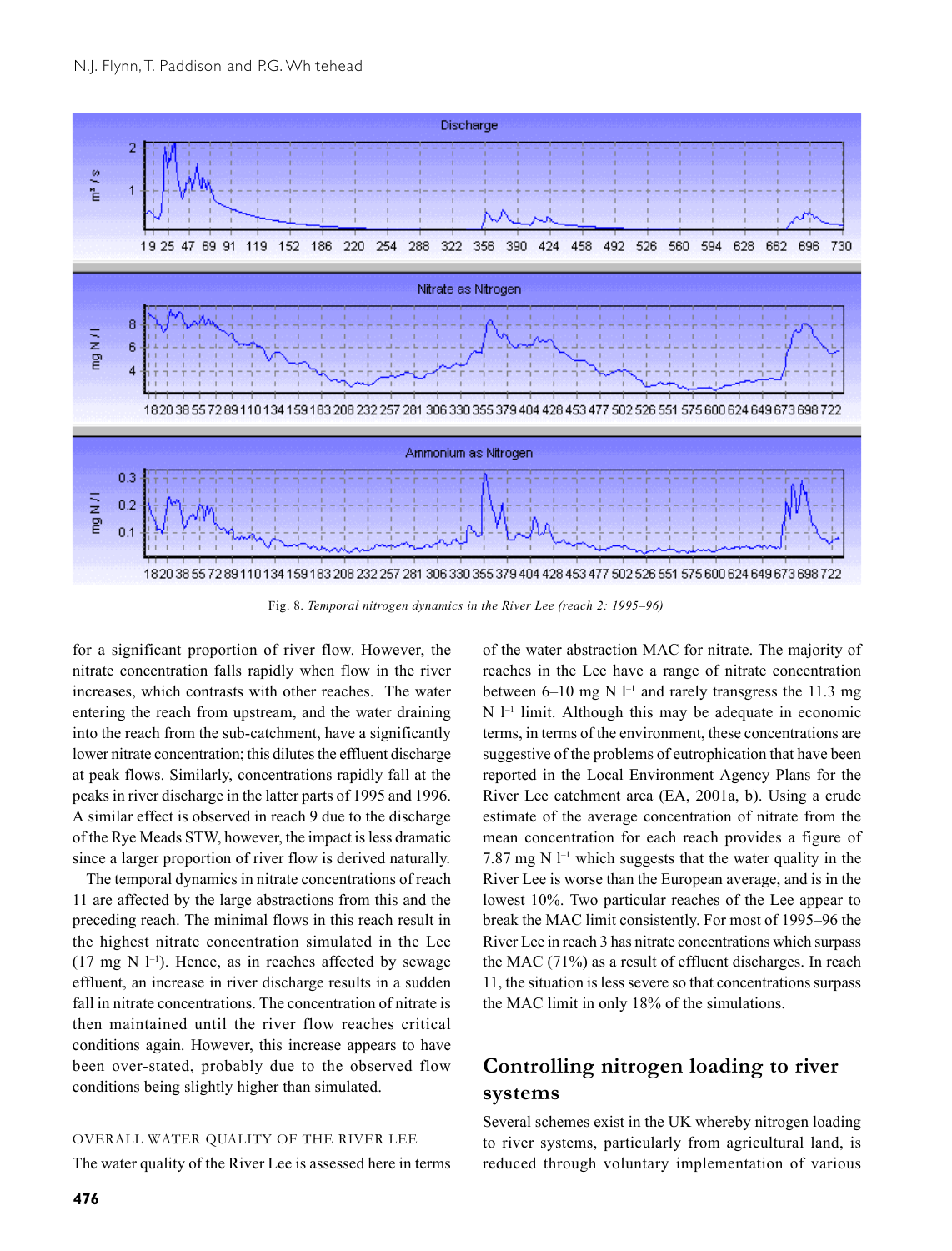governmental or European schemes. Agricultural land is the single main contributor of diffuse N pollution due to its highly intensive nature. The late 1980s and early 1990s began to see a policy change from intensification and surplus production (Burt and Haycock, 1993) where the Ministry for Agriculture and Fisheries (MAFF) compensated farmers who adopted practices which could result in a loss of income, but were beneficial to the environment. These schemes reduced fertiliser applications and took land out of crop production.

Set-aside was designed as a voluntary scheme to reduce the surplus in arable crops, whereby farmers are compensated for taking at least 20% of their arable land out of production. In addition, the Nitrate Sensitive Areas (NSA) scheme was introduced by MAFF in 1989 for those areas where water resources were in danger of exceeding the MAC of 11.3 mg N  $l^{-1}$ . Basic and premium rate payment schemes were introduced, the rate of payment linked to the extent of the measures taken. Measures under the basic rate involve reducing fertiliser applications below the economic optimum; planting winter crops earlier in the autumn; limiting application rates of organic manure; and controlling the time of fertiliser application. Assessment of some aspects of the NSA and similar management schemes have been carried out in model simulations (Johnes, 1996: export coefficient model, and Wade *et al.,* 2001: the INCA model).

The use of riparian buffer strips to reduce nitrogen loading to river systems has also been investigated, the precept behind these being that their natural location allows them to regulate the movement of materials in surface runoff and groundwater flowing between terrestrial and aquatic systems, while their function enables nutrient fluxes (including N) to be retained and/or transformed particularly by denitrification and plant uptake. However, the experimentation and implementation of riparian buffer strips has met with mixed results. Riparian buffer strips can be highly efficient in their removal of nitrate, particularly from subsurface flow, but site selection and management needs careful consideration. Agricultural drainage mechanisms can reduce the effectiveness of buffer strips by either bypassing them or by lowering the groundwater table, so removing waterlogged areas near to streams (Haycock and Burt, 1993; Vought *et al.*, 1994; Woltermade, 2000). Thus, it is vital that natural drainage mechanisms predominate, and agricultural drainage water may be required to be re-routed. It is also suggested that buffer strips are usually best employed on smaller streams because 60–70% of water reaching large streams enters via streams of order 1–-3 (Vought *et al.*, 1994).

In addition to agricultural land, urban and atmospheric sources of N can also be substantial. Effluent discharges

from STWs can make up significant amounts of flow in rivers, especially during times of drought. The processing of sewage treatment in UK works has undergone extensive investment since the privatisation of the UK water industry; as a result, ammonium concentrations have decreased dramatically. However, few STWs in the UK have facilities for the tertiary treatment of sewage to enable the removal of large quantities of nitrate from sewage effluent.

A reduction in atmospheric emissions relating to nitrogen compounds could be beneficial for aquatic systems. Johnes (1996) simulated the impact of reducing the nitrogen loading from atmospheric sources by 20% using the export coefficient model on three separate catchments. The reduction had limited success, although a fall of approximately 6% in N loading was found in the River Esk catchment in Cumbria. It is likely that reducing emissions of nitrogen compounds into the atmosphere would be more beneficial to upland areas sensitive to acidification than to lowland areas, which are more susceptible to eutrophication.

## **Scenario analysis**

One of the valuable functions of INCA is its ability to be used as a management tool, allowing an analysis of strategies which might be adopted to improve water quality. Scenarios to reduce nitrate concentrations in the River Lee were simulated through INCA from 1995. Scenario 1 was the 100% implementation of a NSA premium pay rate scheme across the catchment; it converts all arable land to unfertilised and ungrazed vegetation. Scenario 2 takes a more realistic approach and converts 20% of arable land to forestry.

The LEAP for the Upper Lee suggests that the implementation of riparian buffer strips along the main tributaries of the River Lee could be beneficial to water quality (EA, 2001a). Furthermore, an 'environmental assessment' of the Lower Lee advises that the construction of a wetland treatment system in the derelict Tottenham Marshes could be used to intercept storm flows from the Pymmes Brook catchment (Rust Environmental, 1995). Scenario 3 attempted to simulate this management strategy. However, INCA is semi-distributed, and consequently the precept of riparian buffer strips cannot strictly be simulated. A method was therefore established to provide an average of the removal/retention of nitrate over the catchment. Rates of denitrification and plant uptake in riparian buffer strips (the principle mechanisms of nitrate removal) were established from the literature. A ratio describing the area of the riparian buffer strips to the area of the Lee catchment (1:50) was used to calculate the average loss of nitrate per hectare. The parameters defining rates of denitrification and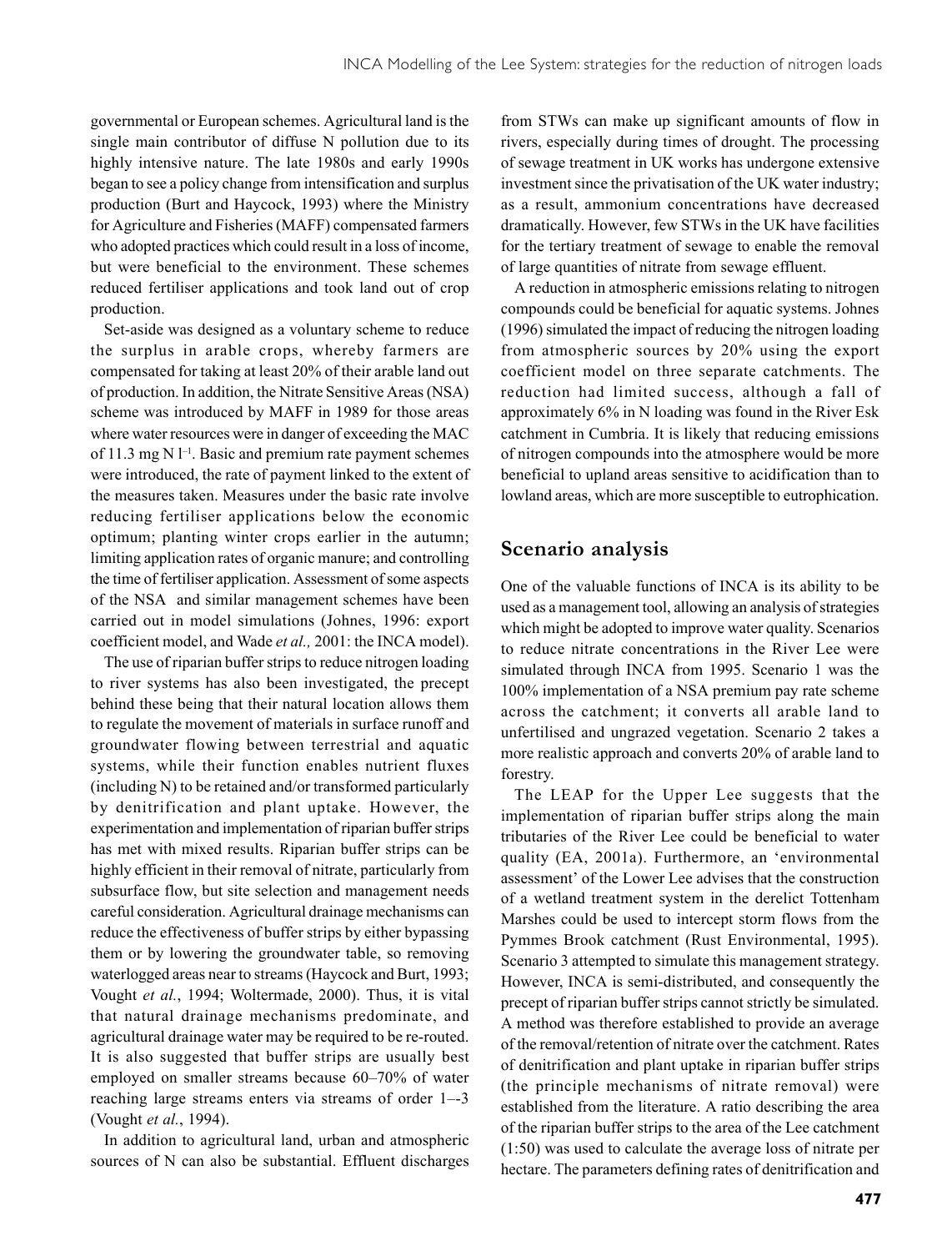plant uptake were then adjusted to account for this additional loss.

Effluent discharges from STWs can add substantial N pollution to rivers. Luton (East Hyde) STW and Rye Meads STW produce large discharges which are relatively high in nitrate content, thus affecting water quality in the Lee (see Table 3). Scenario 4 reduces the nitrate concentration of sewage effluent from these two STWs by 50%. Water abstractions have also been identified as altering N dynamics in the Lee and scenario 5 examined the effect of reducing abstraction licensing conditions by 20%.

The simulation of scenario 1 demonstrated the extent to which agricultural land is a controlling factor on water quality. Substantial reductions of nitrate were observed in reaches 3 and 11 during peak flows  $(2 \text{ mg N } l^{-1}$  and 4 mg  $N<sup>1</sup>$  respectively). However, as flow decreased after winter rainfall, the difference was reduced until, at minimal flows, the original simulation and scenario are indistinguishable. This is further evidence that during low flows the effluent discharge into reach 3, and the abstractions from reach 10 and reach 11 are major contributors to water pollution in those parts of the river. The greatest improvements were attained in the reaches whose associated sub-catchments were predominately arable. Reach 7 attained the greatest drop in nitrate-N concentration of 7 mg  $l^{-1}$  at peak flows, whilst even during the minimal flow of summer and autumn the nitrate-N concentrations were improved by 3 mg  $l^{-1}$ (Fig. 9). This is further demonstrated by longitudinal profiles of the Lee (Fig. 10). The profile of the Lee on day 30 (peak

flow) displays a substantial reduction in nitrate in all reaches but, by day 270 (low flow) of the simulation, significant improvements are found only between reach 6 and reach 9, and these have largely agricultural sub-catchments (65–87% arable land use).

The simulation of scenario 2, in which only a limited amount of arable land is converted, met with limited success. In reach 3, minimal reductions were observed, even at maximum flows. However, in reach 7, a reduction in nitrate of between  $1-2$  mg N  $1-1$  occurred throughout the simulation. Figure 11 demonstrates that this improvement in water quality starts at reach 6 and is maintained along the rest of the Lee at peak flow. However, these improvements are negligible in most reaches when flow is reduced.

The simulation of riparian buffer strips in scenario 3 provided little indication that their implementation would result in significant reductions of nitrate. Minimal reductions were made by representing nitrate removal in buffer strips using plant uptake rates of 1000 kg ha<sup>-1</sup> yr<sup>-1</sup>; and denitrification rates of 400 kg ha<sup>-1</sup> yr<sup>-1</sup> (values at the upper end of the range found in the literature: Vyzamal, 2001; Leeds-Harrison *et al.*, 1999). Even at low flows, where most significant improvements have previously been established, the reduction of nitrate concentrations to the Lee was minimal (Fig. 12).

In scenario 4, the 50% reduction of nitrate-N concentrations of selected effluent discharges into the Lee has greatest effect in reach 3. The reduction in instream nitrate-N ranges between 2 and 5 mg  $l^{-1}$ , with the greatest



Fig. 9. *Scenario 1: reach 7*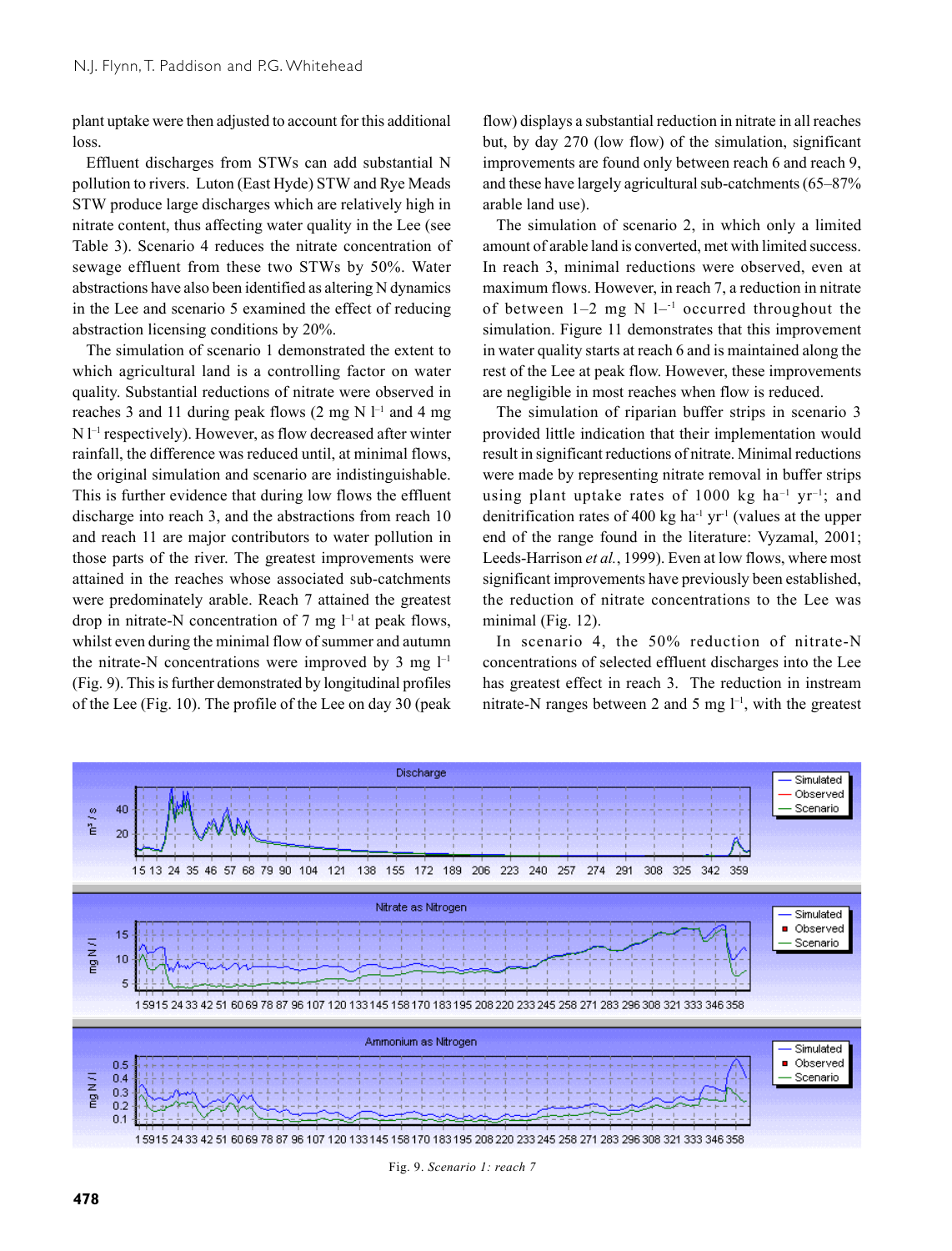

Fig. 10*. Scenario 1: day 30*

differences between original and scenario simulations when flow is low. The reduction of nitrate in reach 9, which also receives a large STW discharge, is less substantial. However, nitrate reductions of up to 3 mg N  $\mathbb{I}^{-1}$  were still simulated. The longitudinal profiles of the Lee also demonstrated the magnitude of the reductions caused by the reduced nitrate loading into reach 3, and the significant reductions immediately downstream (Fig. 13). The reduced nitrate input from Rye Meads STW benefits water quality

in reach 10 and reach 11, especially during low flows when nitrate pollution is most critical in these reaches.

Reducing abstractions from the Lower Lee by 20% (scenario 5) simulated a reduced nitrate concentration in reaches 10 and 11. The effect is greatest in reach 11 where a nitrate-N reduction from 17 mg  $l^{-1}$  to 13 mg  $l^{-1}$  is obtained at the time of lowest flow (Fig. 14).



Fig. 11*. Scenario 2: day 30*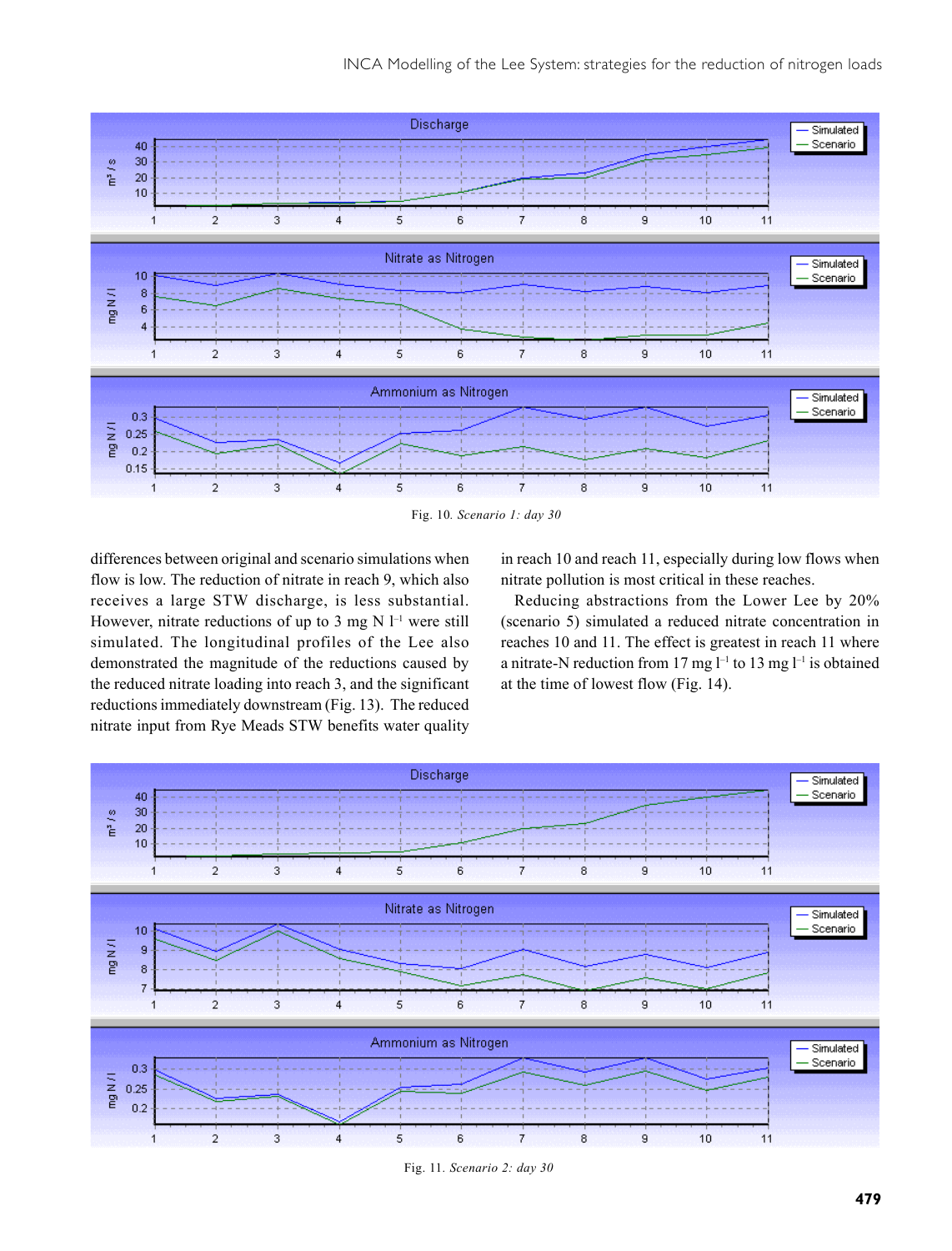



Fig. 13. *Scenario 4: day 30*

## **Discussion**

In reaches unaffected by effluent discharges and water abstractions, the periods of peak N concentration occurred at peak flows, while minimal flows resulted in an upward trend of nitrate. However, STW effluent discharges added considerably to the concentration of nitrate found in reaches,

and the problem was compounded during the summer when flow was lowest. Furthermore, the abstractions from the Lower Lee amplify the problems by marked reductions in the volume of water in these reaches. This may raise nitrate levels above the MAC, which then incurs water resource problems, as well as environmental damage. This suggests that management strategies on the Lee will necessitate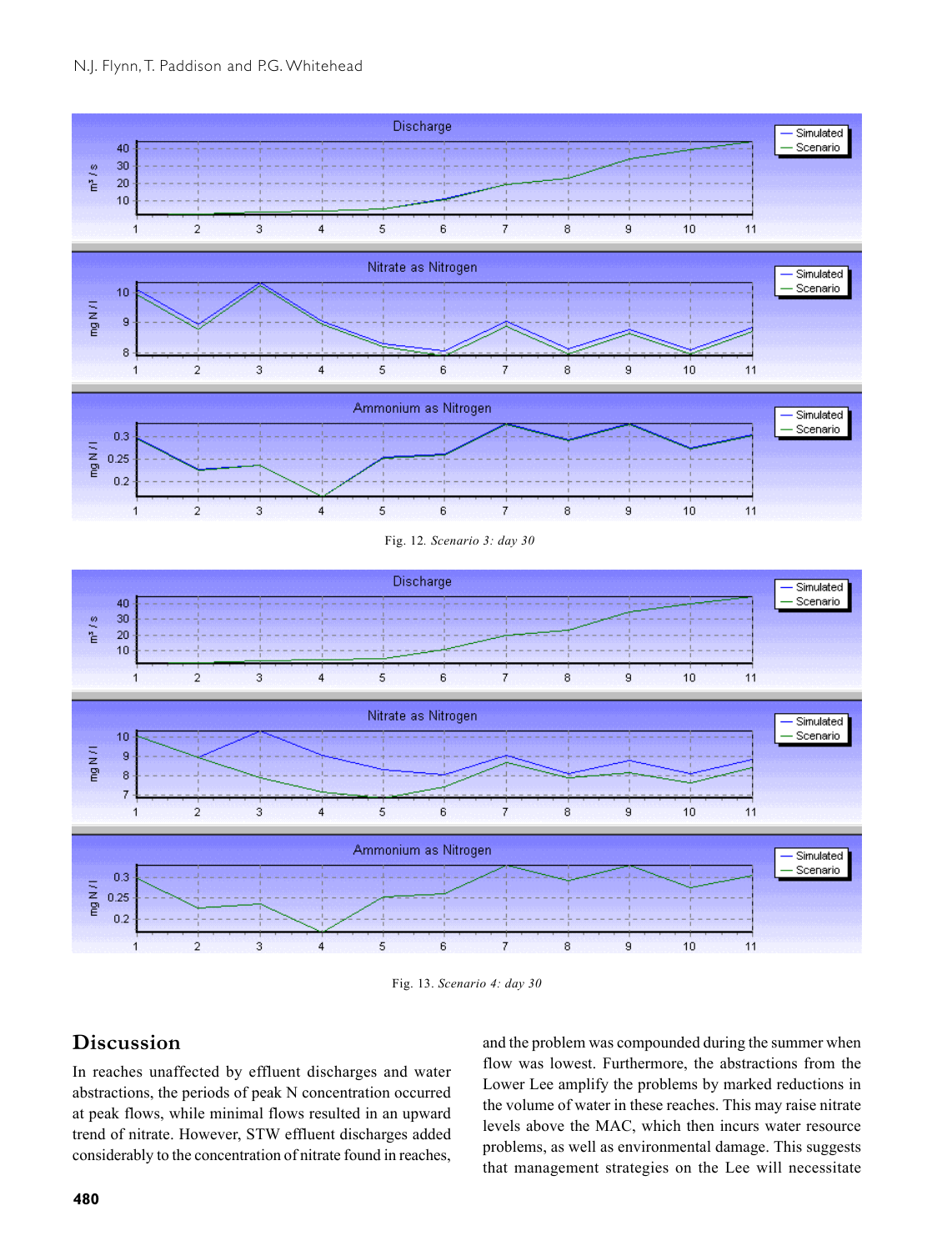

Fig. 14*. Scenario 15: reach 11*

reductions in the loading of nitrate from STWs, while serious consideration must be given to reducing abstractions from the Lee.

Although agricultural and urbanised areas have been identified as significant sources of diffuse nitrate loading, it is uncertain that any viable land management plan alone would reduce nitrate enough to improve the environmental status of the Lee. However, changes in land use and land management practices would be beneficial to the Lee, since nitrate loading can be reduced by taking arable land out of production. The apparent benefits of this reduction would become greater if loadings from STWs were reduced.

Using the INCA model, riparian buffer strips were not predicted to offer any significant benefit to the reduction of nitrate loading. However, their use cannot be disregarded. Further investigation is needed to establish whether INCA can be used to simulate the function of riparian buffer strips. These strips can have additional benefits by reducing sediment and phosphorus loads to rivers and flooding problems further downstream through the restoration of the natural flood plain (Haycock and Burt, 1993).

Improvements could be made to the current simulation, because simulation of flow using MORECS HER overly generalised flows and consequently missed many significant peaks. Although adjustments were made to these data, a different model, such as IHACRES, to determine the dynamics of the two separate hydrological zones as well as

simulating runoff could be used (Whitehead *et al.*, 1998). A better understanding of the somewhat artificial hydrology of the Lower Lee would also be beneficial, since the interactions of the Lee itself with various navigation channels appears complex. Furthermore, inclusion of time series of water abstractions from the Lee could be incorporated into the model using the 'Effluent Time Series' function, which is available in the current INCA version (v1.6) (Wade and Butterfield, 2001).

Lack of nitrate data for the upper reaches of the Lee led to difficulties in adjusting instream denitrification rates. Monthly sampling of N concentrations can result in peaks being missed, which was particularly true of ammonium because the concentrations change much more rapidly than for nitrate, for which general and longer-term trends are normally established. More frequent sampling for a period of time could be beneficial, especially downstream of the Luton (East Hyde) STW.

Since low flows have been established as a cause of raised nitrate concentrations, simulation of the effect of climate change on the Lee would be a viable and useful study. Global warming might reduce river flows with important implications for the management of water resources and for the ecological status of the river. Climate models could be used to predict the changes in hydrological variables, which could then be superimposed onto current data, as carried out by Limbrick *et al.* (2000) for the River Kennet.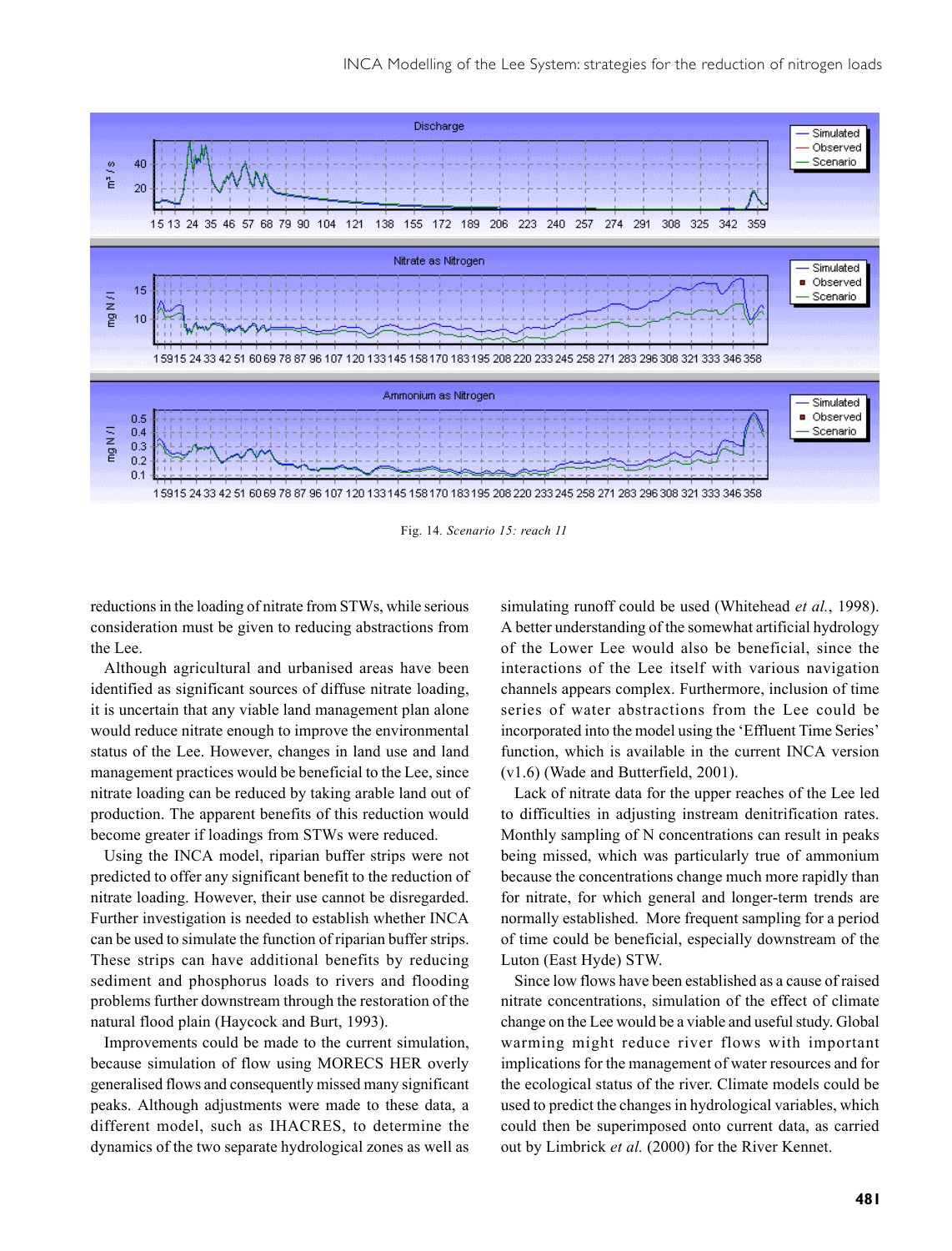## **Conclusion**

For most of the Lee catchment, the leaching of N from urban and arable areas controls the changing dynamics of N in river reaches. However, when flows became minimal during summer and early autumn, nitrate increased because of lack of dilution. However, these N dynamics were upset by significant effluent discharges, or where flow was reduced substantially by abstractions. In these reaches, an increase in flow resulted in lowered concentrations of nitrate as the load was diluted. Ammonium concentrations were less susceptible to these influences.

The average simulated concentration of nitrate over the course of the River Lee for 1995–96 was 7.9 mg N  $l^{-1}$ . Compared to the European average of 4 mg  $N$   $l^{-1}$  nitrate, the River Lee suffers from high nitrate concentrations and it has been designated a 'Eutrophic Sensitive Area'. Furthermore, in reach 11, the MAC of 11.3 mg N  $l^{-1}$  was surpassed approximately 18% of the time during the two year simulation period; this could have serious implications for water resource management to supply London. The major sources of nitrate loading were identified initially as Luton (East Hyde) and Rye Meads STWs. The concentration of nitrate was highest when the effluent discharge accounted for a significant proportion of the river flow (i.e. when river flow was minimal). A 50% reduction in the nitrate concentration from Luton (East Hyde) STW should result in a fall of up to 5 mg N  $l^{-1}$  in reach 3; improvement would occur in reaches immediately downstream. Large abstractions from reach 10 and reach 11 compounded pollution problems in summer, and a maximum nitrate concentration of 17 mg N  $l^{-1}$  was simulated in reach 11. However, a 20% reduction in abstraction would result in a drop of up to 4 mg  $N$   $l^{-1}$  in this reach. Concentrations of ammonium fell largely within the 'fair-good' Environment Agency general water quality assessment, for all reaches.

High nitrate concentrations were found to be connected with land use; a simulation of the conversion of all arable land to ungrazed vegetation would result in substantial reductions in nitrate. The conversion of a smaller proportion (20%) of the arable land, this time to woodland, would reduce nitrate concentration by  $1-2$  mg N  $1-1$  loading where sub-catchments were dominated by agriculture. The representation of riparian buffer strips in an INCA simulation gave little reduction of nitrate loading. Whether INCA is unsuitable for such an assessment, or whether the establishment of buffer strips would be successful in this instance is inconclusive.

The River Lee is heavily polluted with nitrate, both from agricultural diffuse pollution and STW point sources. The problems of nitrate pollution are then further exacerbated by the substantial abstractions from the Lower Lee to supply London. For any improvement in water quality, nitrate loading must be reduced and careful consideration given to future water resources management. Any changes to land management will have limited success in reducing pollution until a reduction of nitrate loading from the largest STWs is achieved.

### **Acknowledgements**

This research is supported by the European Commission (Project EVK1-1999-00011). The authors would like to thank Heather Browning for help with the diagrams and CEH, ADAS and the Environment Agency for providing information on the River Lee catchment.

### **References**

- Burt, T.P. and Haycock, N.E., 1993. Controlling Losses of Nitrate by Changing Land Use. In: *Nitrate: Processes, Patterns and Management,*T.P. Burt, A.L. Heathwaite and S.T. Trudgill (Eds.). Wiley, Chichester, UK. 341–368.
- Collins R., Whitehead, P.G. and Butterfield, D., 1999. Nitrogen leaching from catchments in the Middle Hills of Nepal; an application of the INCA model. *Sci. Total Envir.,* **228**, 259– 274.
- EA, 1997. *The Lee Fact File*. Environment Agency, Bristol.
- EA, 2001a. *Local Environment Agency Plan Upper Lee*. Environment Agency, Bristol.
- EA, 2001b. *Local Environment Agency Plan North London*. Environment Agency, Bristol.
- EA, 2001c. *Pollutants from sewage treatment works in England and Wales*. Environment Agency, Bristol.
- Flavin, R.J. and Joseph, J.B., 1983. The hydrogeology of the Lee Valley and some effects of artificial recharge. *Quart. J. Eng. Geol.,* **16**, 65–82.
- Halcrow Water, 1999. *Water and Environment Water Quality Strategy for the Lower River Lee.*
- Haycock, N.E. and Burt, T.P., 1993. The Sensitivity of Rivers to Nitrate Leaching: The Effectiveness of Near-stream Land as a Nutrient Retention Zone. p.260-272 In: *Landscape Sensitivity,* D.S.G. Thomas and R.J. Allison (Eds.). Wiley, Chichester, UK.
- Heathwaite, A.L., 1993. Nitrogen cycling in surface waters and lakes. In: *Nitrate: Processes, Patterns and Management,*T.P. Burt, A.L. Heathwaite and S.T. Trudgill (Eds.). Wiley, Chichester, UK. 99–140.
- Heathwaite, A.L., Burt, T.P. and Trudgill, S.T., 1993. Overview the Nitrate Issue. In: *Nitrate: Processes, Patterns and Management,*T.P. Burt, A.L. Heathwaite and S.T. Trudgill (Eds.). Wiley, Chichester, UK. 3–22.
- Johnes, P.J., 1996. Evaluation and management of the impact of land use change on the nitrogen and phosphorus load delivered to surface waters: the export coefficient model approach. *J. Hydrol.,* **183**, 323–349.
- Johnes, P.J., Moss B. and Phillips, G., 1996. The determination of total nitrogen and total phosphorus concentrations in freshwaters from land use, stock headage and population data: testing of a model for use in conservation and water quality management. *Freshwater Biol.,* **36**, 451–473.